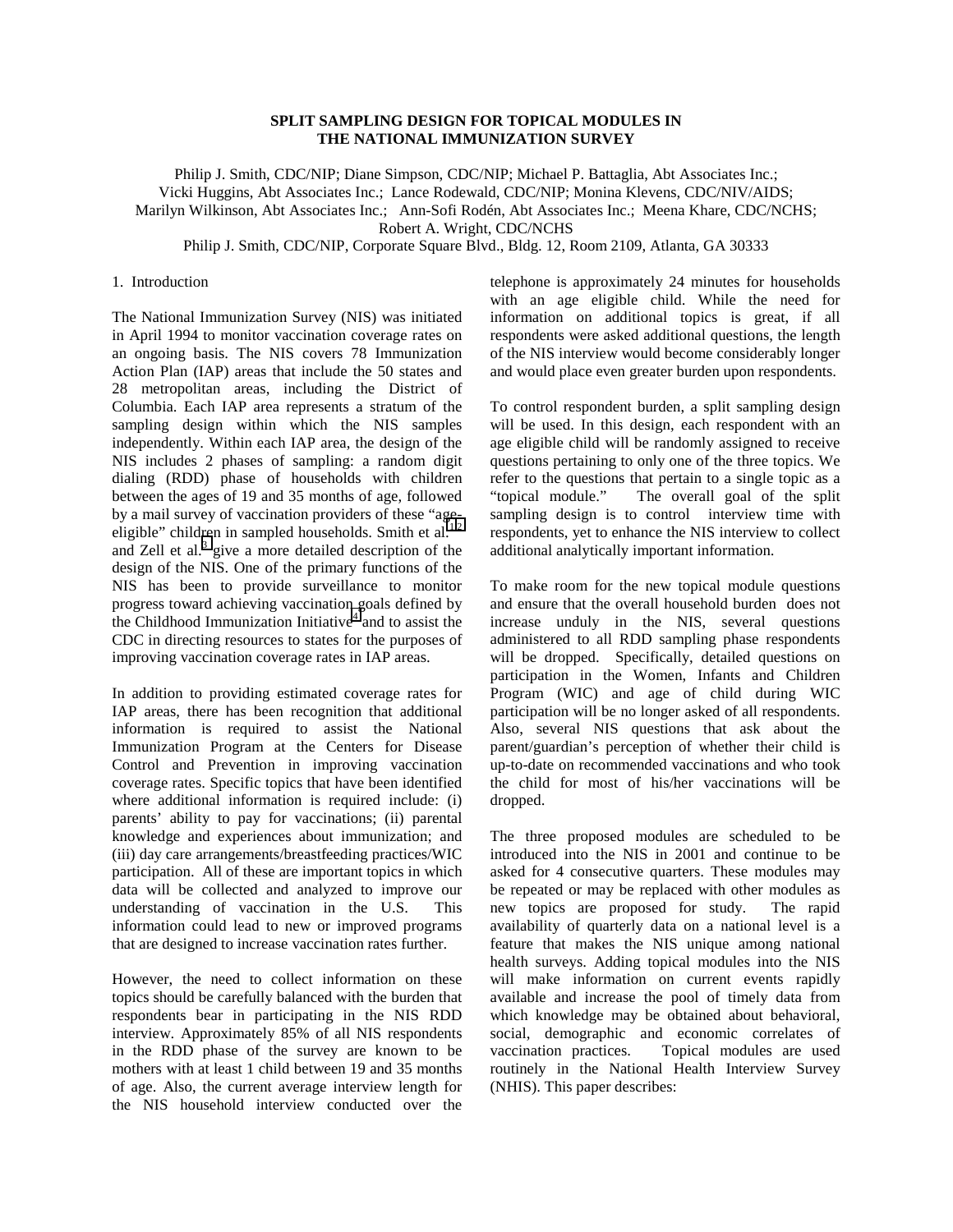- the primary analytic purpose of each topical module;
- a discussion of methodological issues for each module; and
- the statistical design that will be used for each module to insure that the statistics obtained from each module will be suitably precise for each module's primary analytic purpose.

### 2. Analytic Objectives of the Topical Modules

Ability to Pay for Vaccinations. Costs to parents and providers are a known barrier to vaccination. Specifically, administration of vaccines by private providers depends on insurance reimbursement rates, the availability of publicly purchased vaccines, and other possible costs to providers. Referral of children needing vaccinations away from a child's "medical home" to a health department clinic also depends on insurance coverage and out-of-pocket costs to parents. These referrals cause missed opportunities and delays in timely vaccinations. Data from this topical module will provide information on these economic barriers to vaccination and their impact on vaccination coverage levels.

The Vaccines for Children (VFC) program is a federal entitlement program that provides publicly purchased vaccine for five groups of children: uninsured children; underinsured children if they go to a federally qualified health center; Medicaid-enrolled children; and American Indian or Alaska Native children. Nationally, approximately 32% of preschool children are eligible for VFC. In order to correctly distribute the VFC funds to the states, CDC needs to know the proportion of a state's preschool children that are entitled to VFC vaccine. This module will provide state-by-state estimates of this proportion, and these estimates will be combined with state program information to distribute funds.

Although VFC is a federal entitlement program, it is operated at the state level. Each state enrolls providers into the VFC program, and these providers administer VFC vaccine to eligible children. Since the NIS provider record check asks whether the provider is enrolled in VFC, this module will allow each state to determine the proportion of VFC-eligible children who receive their vaccines from VFC enrolled providers. This information will help guide states' provider enrollment efforts.

States purchase vaccine using one of three different policies: universal purchase (15 states), in which all vaccine is purchased by the state; augmented VFC (16 states), in which state funding is used to purchase vaccine for children whose commercial insurance does not cover the cost of vaccination so they can be vaccinated in their medical home; and standard purchase (17 states), in which vaccine for underinsured children is purchased only for health departments. This module will be used to determine whether the likelihood of referral to health department clinics is associated with vaccine purchase policy.

Parental Knowledge and Experiences. Factors that are believed to influence a child's vaccination up-to-date status include: (i) parental perception of vaccine safety; (ii) perception of vaccine efficacy; (iii) awareness of the recommended vaccination schedule; and (iv) perception of the need for vaccines, i.e., the severity and probability of exposure to vaccine-preventable diseases. Also, it is believed that there are important influences (such as doctors, vaccination campaigns directed toward families) on parental decisions to seek or avoid vaccines. Understanding these influences is important in developing new initiatives and in improving current vaccination programs.

The purposes of the survey questions in this topical module are to assess the parent/guardian's perceptions about vaccine safety and influences to seek vaccines. The relationship between these perceptions and a child's timely receipt of vaccines also will be evaluated. A better understanding of these factors will enable the National Immunization Program to address concerns and improve education with the overall goal to increase timely vaccination coverage among young children in the U.S.

Day Care/Breast Feeding/WIC Topical Module. Young children in day care facilities are at greater risk of disease because of the increased chance of exposure to vaccine preventable diseases. Because of this, some states require that children attending licensed day care facilities receive vaccinations. Parents of young children in day care may be informed by their day care facility about the importance of immunization, even if vaccines are not mandatory for the child's enrollment.

Among the objectives of the Year 2010 Healthy People goals<sup>[5](#page-5-0)</sup> is to increase the up-to-date vaccination rates among children attending childcare. Questions in this module will allow NIP to evaluate the extent that children attend day care and to analyze vaccination coverage as it relates to the child's attendance.

Breastfeeding is believed to provide children with antibodies and other factors that help protect against invasive forms of some diseases such as Haemophilus influenzae b. However, some parent may think breast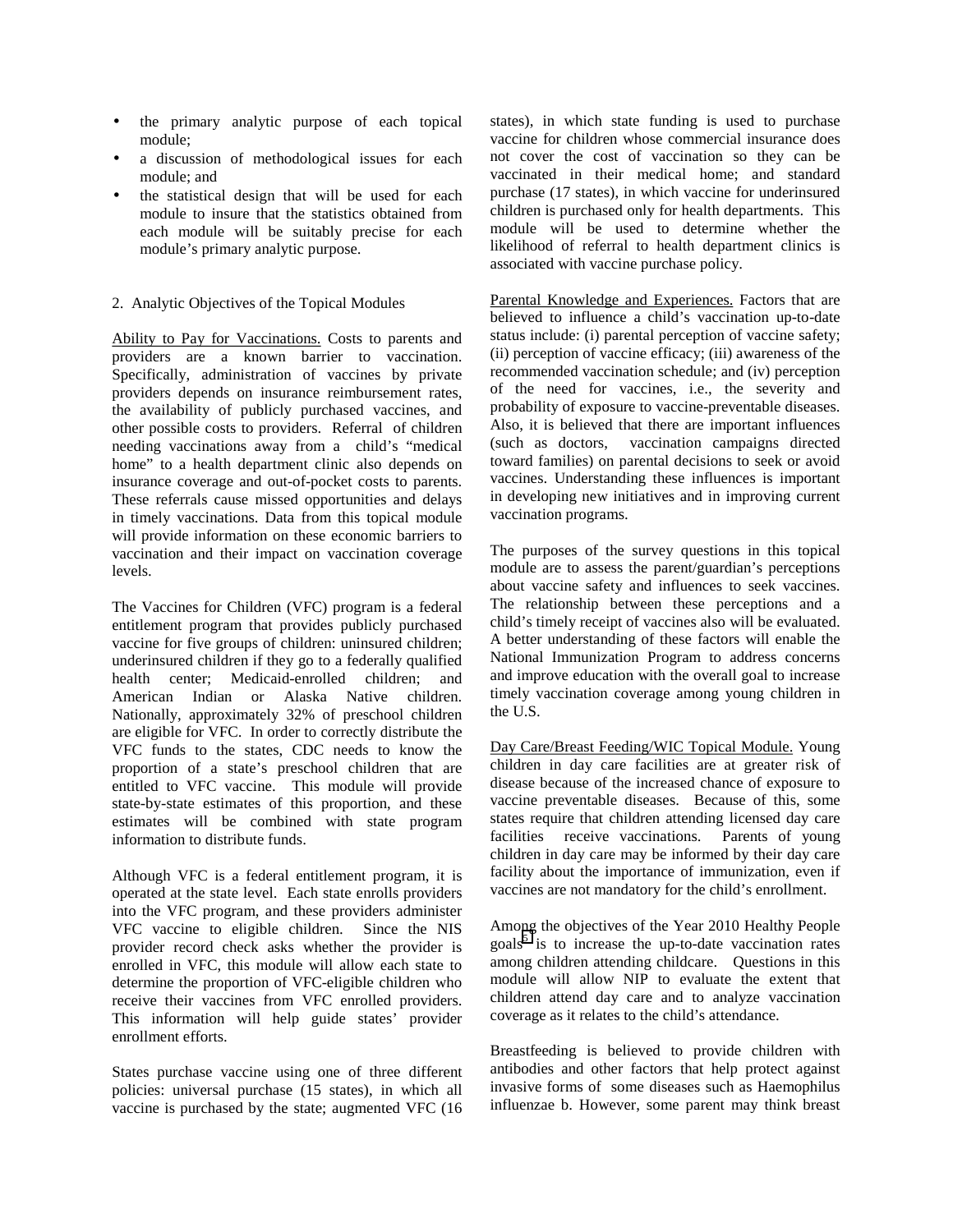feeding lessens the need for timely vaccinations. Knowledge of the prevalence of breastfeeding in the U.S. and whether it is linked to vaccination status is important for maternal and child health programs to plan and improve campaigns to increase this healthy practice while maintaining high age-appropriate vaccine coverage.

The National Immunization Program routinely assesses whether the USDA's Women, Infants, Children (WIC) program encourages mothers to adequately vaccinate their children. The WIC program was established to provide education and access to nutritious diets to low income children and pregnant and lactating women at high risk for inadequate diets. This program serves about five and a half million infants and children. Almost half of the babies born in the U.S qualify for WIC. In 1997, WIC began an initiative to promote breast-feeding. From 1989 to 1995, the rates of mothers breastfeeding newborns in the hospital rose from 52% to 60% among all sociodemographic groups and from 34% to 47% among WIC recipients. The percentage of mothers still nursing their babies at 6 months of age increased from 18% to 22% and from 8% to 13% among WIC mothers. Despite the effort and relative success by the WIC program to increase breastfeeding, WIC supplies formula to mothers and may be creating an unintentional disincentive to breastfeeding. Analysis of data on day care, breastfeeding and WIC participation from the same sample of children allows the study of potentially complex relationships between up-to-date vaccination status and (i) child care attendance, (ii) WIC participation, and (iii) breastfeeding practices.

### 3. Methodological Issues

Independent Module Samples. The use of three topical modules on separate national subsamples imposes some limitations on the analysis of the data. It will be possible to examine the relationship between the questions within a module and demographic and socioeconomic characteristics collected in the NIS. More importantly, it will also be possible to study the relationship between questions in a module and vaccination up-to-date status for children with adequate provider data. It will, however, not be possible to examine the relationship between questions in different topical modules. This is not viewed as a major limitation, because the topical modules were intended to be self-contained. If there are specific questions that are required for analytic purposes in more than one module, those questions can be included in multiple modules.

Measurement Error Issues. Measurement errors can arise from several sources – the respondent, the interviewer, and the questionnaire, or response effects by mode of data collection.<sup>6</sup> Several steps have been taken to address these issues. First, an extensive literature review of questionnaires covering the same topics was carried out. Second, the proposed questions were reviewed by nationally recognized experts in survey questionnaire design and construction. Third, cognitive testing by the Questionnaire Design Research Lab (QDRL) at the NCHS will be used to refine the questions so that they will be understandable and interpreted in the manner in which they were intended. Fourth, refined questions obtained from the NCHS QDRL will be pretested in an RDD field test of approximately 600 households to evaluate the questions' appropriateness and acceptability in the NIS interview setting. Also, in the field test, we plan to study the impact that the new topical modules have on break-off rates, item nonresponse rates, and the rate at which interviewed subjects provide consent to allow NIS study personnel to obtain vaccination histories from vaccination providers. Finally, for the purposes of providing assurances for the protections of human subjects, the Institutional Review Board (IRB) at the National Center for Health Statistics (NCHS) will have reviewed and approved the protocols and questions used in all pretests and final modules.

Specific measurement issues are being addressed in the design of each module. The Day Care Arrangements/Breastfeeding Practices/WIC Participation module begins with a series of questions to determine whether the selected child age 19-35 months ever participated in a child care arrangement including the situation where the child attended home daycare. Because vaccinations for young children are recommended primarily during the first and second years of life, the module goes on to ask about the specific child arrangements for each of these two time periods. The breast feeding questions ask whether the child was ever breast fed or fed breast milk. Given that the children are only 19-35 months old and that 85% of all the NIS respondents are the child's mother, we assume that the recall of events from birth will be accurate. This is an issue that we intend to investigate during the cognitive testing of the questions. Also, we want to ensure that respondents understand and interpret the terms for different types of day care consistently.

The Parental Knowledge and Experiences module begins with a question on how the parent knew when to take their child for his/her most recent immunization. The module also asks the parent's views on vaccine safety and who influences their decisions regarding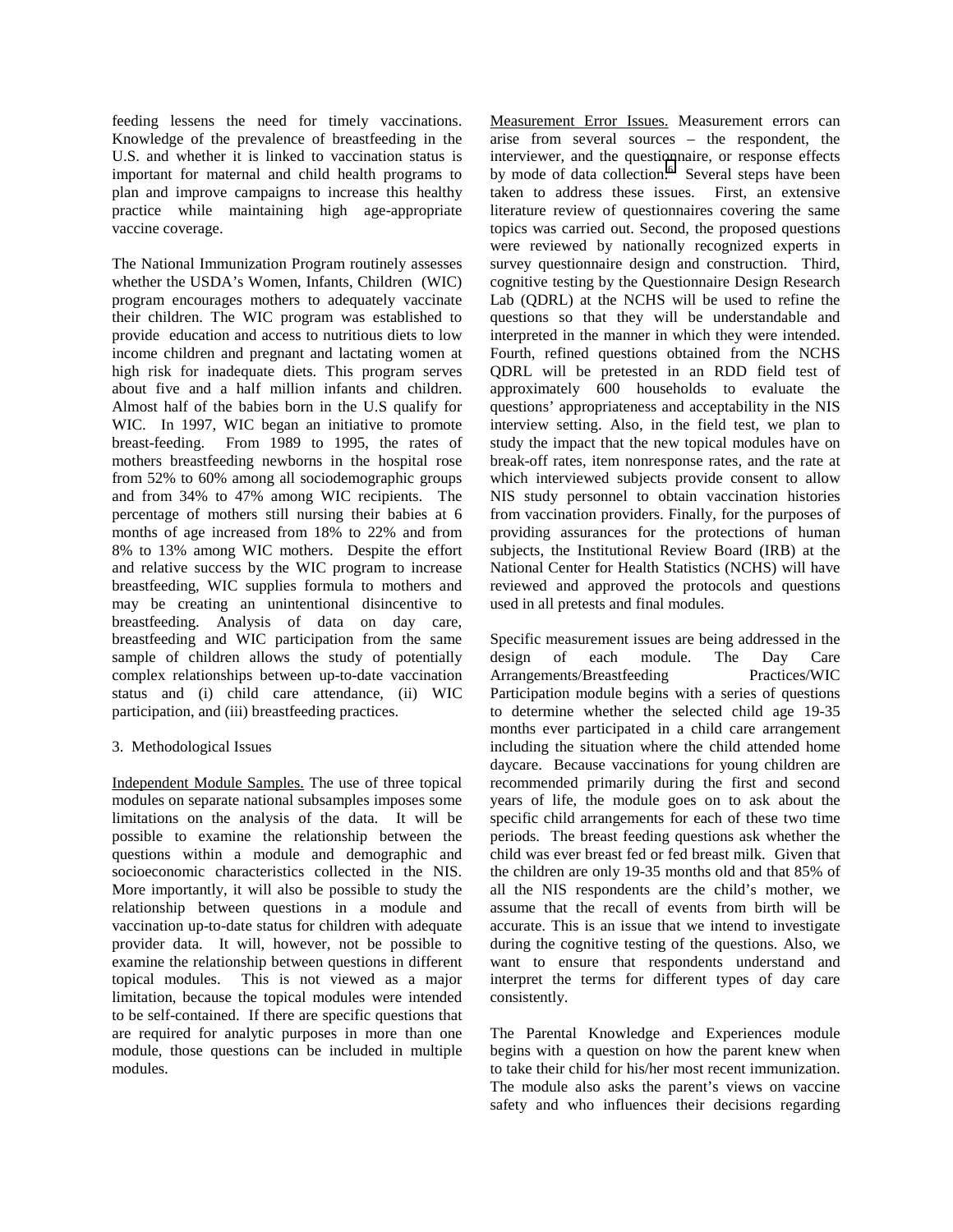childhood vaccines. The goal of questions in this section is to assess attitudes and influences, yet not ask questions in a leading or alarming manner. During the cognitive testing of these questions, we will develop a better understanding of how respondents will interpret and react to the questions.

The Health Insurance Coverage and Access to Immunization module begins by determining whether the child has a "medical home." The technical definition of a medical home uses terminology that may not be familiar to most respondents. The actual question therefore uses a description that respondents can understand regardless of the type of facility where the child receives pediatric care. The health insurance questions are based on questions developed by NCHS for use on other telephone surveys and make use of research on the accuracy of Medicaid reporting.<sup>7</sup> Blumberg and Cynamon, as well as others who have assessed the accuracy of reporting health insurance coverage in national level surveys such as the NHIS, the Survey of Income and Program Participation, and the Current Population Survey<sup>[8](#page-5-0)</sup>, identified issues of reporting error that need to be considered in the analysis of health insurance data reported in surveys. Specifically, comparisons to administrative data on health insurance coverage generally indicate that surveys may underreport health insurance coverage

The careful design of the questions in each module is intended to maximize the analytical usefulness of the information collected and to substantially reduce measurement errors. Cognitive testing and field testing are expected to shed light on major question wording and or questionnaire administration problems. To reduce the potential of response bias, response categories and a series of questions will be randomized so that any ordering effects are mitigated.

Survey Methods. Even though the topical modules will be questions "added" to the current NIS questionnaire, other changes may be required, and potential new methods and procedures added to ensure that the core NIS data are not adversely affected. We may decide to test several alternatives during the field test. Below are survey methods or procedures we envision will be reviewed, revised and or tested during the field test.

Advance letters mailed to households for which we have addresses will need to be examined and possibly updated to reflect the new subject matter that will be added to the NIS and the potential change in interview length for subsamples. There is evidence from previous tests on the use of advance letters in the NIS that a welldesigned advance letter can improve response rates.<sup>9</sup> We want to ensure that any change made to the advance

letter does not adversely affect the core NIS CASRO household response rate<sup>10</sup> or other important survey statistics such as the vaccine coverage rate, the percent of cases that give consent to contact health care providers and the number of calls required to complete a case.

Similarly, the RDD household introduction/screener questions that ask about the existence of eligible children in the household may require minor modifications with the addition of topical modules. Experience we have gained in the NIS indicates that the survey introduction and screener length and content are important in gaining respondent cooperation. We will monitor this very closely during the field test and first quarter of full-scale implementation of the topical modules.

From a respondent point of view we would want to position the topical module questions in the NIS computer assisted telephone interview (CATI) questionnaire to make the interview flow in as pleasing and easily understandable manner as possible. Whether the new topical module questions affect the consent rate for contacting health care providers is an important issue since the vaccination coverage rates depend on obtaining adequate vaccination data from providers. Field testing of alternative positioning of the topical module questions or accepting higher levels of topical module unit nonresponse may be necessary. Other alternatives include making the CATI interview more flexible. For example, using a "hot key" to "jump" to the set of questions in which consent to contact the child's vaccination provider(s) will be considered sooner in the survey.

In the Attitudes and Barriers topical module, it was decided that the household respondent would only be asked the set of questions once with references to the youngest age eligible child, even if multiple children were eligible in the household. This decision was made assuming that recall for the youngest child would be the most accurate and it also provides a more current read on attitudes and perceptions.

## 4. The Statistical Design for the Topical Modules

The design of the NIS includes 2 phases of sampling: a list-assisted RDD sampling phase of households followed by a mail survey of vaccination providers of eligible children in sampled households. The sampling plan of the RDD phase of the NIS is a stratified random sampling of 78 IAP areas, which comprise the 50 states and 28 large metropolitan areas including the District of Columbia. Each IAP area represents a stratum of the sampling design within which the NIS samples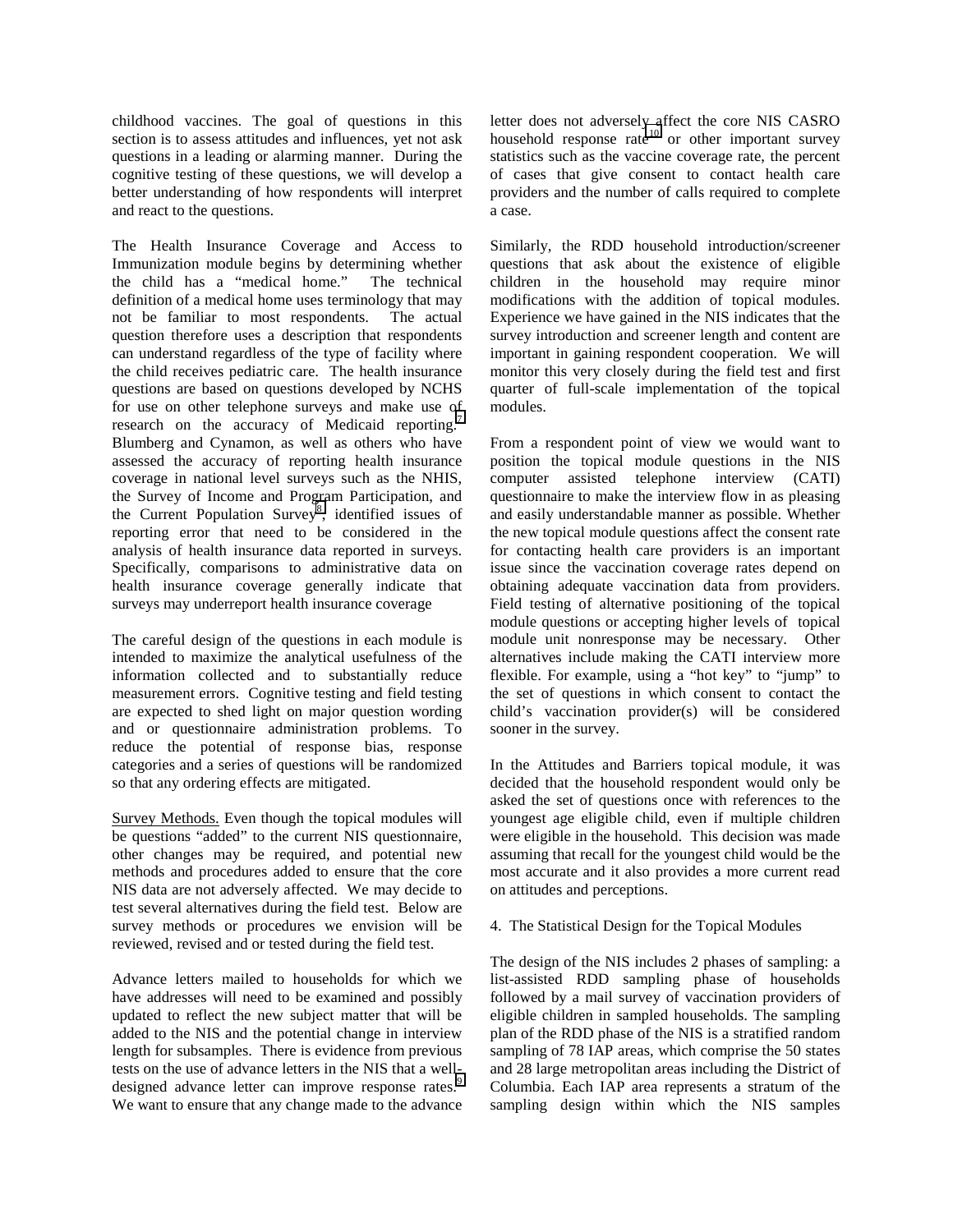independently. The target population for the NIS is all children living in the 78 IAP areas who are between 19 and 35 months of age at the time of the RDD screening interview. Each year, approximately 35,600 completed RDD interviews are obtained nationally in the NIS.

The split-sampling design will be implemented for 4 consecutive quarters and will proceed by randomizing each of the 35,600 completed NIS RDD interviews to receive only 1 of three topical modules: (1) the "Ability to Pay for Vaccinations" topical module, or (2) the "Parental Knowledge and Experiences" topical module, or (3) the "Day Care Arrangements / Breastfeeding Practices / WIC" topical module.

To obtain suitably precise estimates that satisfy the primary analytic objectives of each topical module, approximately 74.6% of the NIS sample respondents will receive the "Ability to Pay for Vaccinations" module, 13.2% will receive the "Parental Knowledge and Experiences" module and 13.2% will receive the "Day Care/Breastfeeding/WIC" module, fully utilizing the entire NIS sample. Each module will use an equal allocation design to the 78 IAP areas. The following subsections provides further details about how the statistical design of the split sampling plan achieves suitably precise estimates to satisfy the primary analytic goals of each module.

The Day Care/Breast Feeding Practices/WIC Module. The estimated sample size for this module is based on the objective of producing suitably accurate national level coverage estimates for population subdomains that comprise at least 50% of the entire population. These subdomains include children enrolled in day care (54%), children who were breast fed (60%), and children who ever participated in the WIC program (51%). For these purposes, "suitably accurate" estimates are defined as being within 2.5 percentage points of the true but unknown national estimate with a probability of 0.95 when the true but unknown vaccination coverage rate is 80% within a subdomain that comprises 50% of the target population.

Among the 35,600 expected number of completed interviews obtained over the four quarter period in which the split sampling design will be implemented, approximately 4,700 (13.2%) completed household interviews will be randomly assigned to the "Day Care Arrangements / Breastfeeding Practices / WIC" topical module. Adequate provider data are generally obtained for approximately 67-69% of children who complete the NIS RDD survey each year. The number of children with adequate provider data for the Day Care/Breast Feeding Practices/WIC topical module is therefore expected to be around 3,245 over the four quarter period. Assuming that the subdomain of interest comprises 50% of the target population, we expect to obtain information from this module along with provider reported vaccination histories from approximately 1,622 children who belong to the subdomain of interest. Using these specification and the average expected design effect of 1.52 for national level estimated vaccination rates in the NIS, the effective sample size<sup>11</sup> will be approximately 1,067 children in the subdomain of interest. Table 1 shows that with these design specifications, the half width of the 95% confidence interval will be approximately 2.5%.

The Parental Knowledge and Experiences Module. Among the 35,600 expected number of completed interviews obtained over the four quarter period in which the split sampling design will be implemented, approximately 4,700 (13.2%) completed household interviews will be randomly assigned to the "Parental Knowledge and Experiences" topical module. Subdomains for this module are expected to range from 5% to 50% of sample households. Table 1 shows the expected 95% confidence interval half-widths for estimated national vaccination rates for different sized subdomains that will be studied in this module.

The Ability To Pay Module. The estimated sample size for this module is based on the assumption that accurate state level statistics are important. The 26,200 completed interviews for this module represent 74.6% of the 35,600 expected completed interviews annually and will be used to produce accurate state level estimates. State sample sizes will range from 335 to 1,675 completed interviews depending upon the number of IAP areas within a state (Table 2). A key estimate from the "Ability to Pay" module will be the percentage of children that are eligible for the Vaccine for Children (VFC) Program. If we assume 32% of the children 19-35 months of age in a state are eligible for the VFC program, then we expect confidence interval half-widths to be in the range of 3.3 to 5.4 percentage points, depending on the number of IAP areas in the state (Table 2). If we look further at the confidence interval half-width for the percentage of VFC eligible children who are up-to-date on immunizations and assume 80% are up-to-date, we expect a range of 6.6 to 10.4 percentage points for the 95% confidence interval half-width, depending on the number of IAP areas in the state (Table 2).

Smith et al. $12$  provide a description of how sampling weights are developed for children sampled in the RDD portion of the NIS survey and have sufficient providerverified vaccination history information to evaluate their vaccination status. A separate sampling weight will be determined for children sampled in a topical